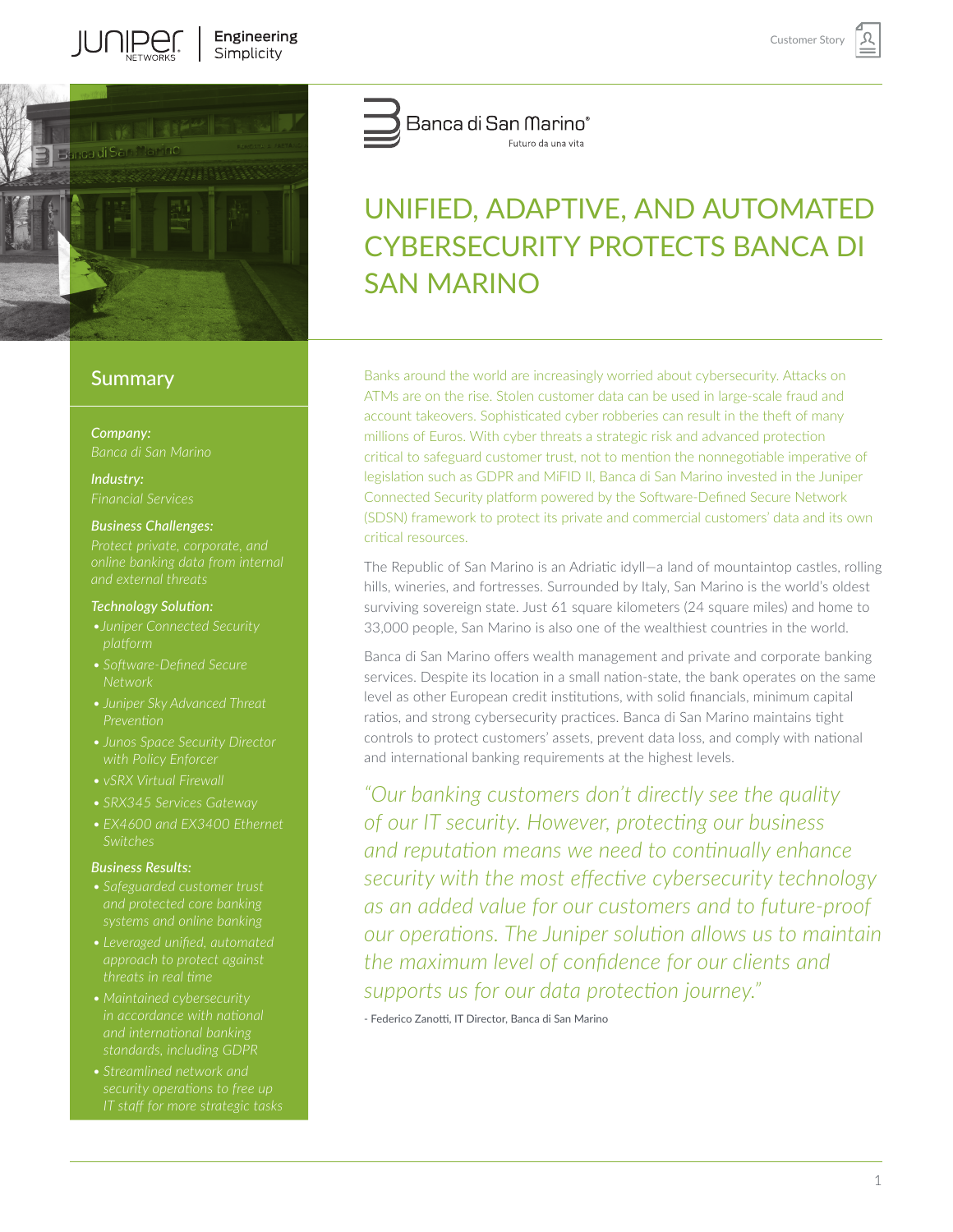## Protect Private and Corporate Customers

Federico Zanotti has worked at Banca di San Marino for more than 20 years and has been responsible for IT services since 2003. With cybercrime on the rise, Zanotti needed new solutions that went beyond traditional techniques, which are no longer enough to protect perimeter security and data. He launched a strategic effort to strengthen cybersecurity for the bank.

Strong cybersecurity solutions are essential to protect the bank's operations, safeguarding core banking systems, branches, and online banking. The bank also must protect its other concerns, including Leasing Sammarinese, an equipment leasing company, and BSM Immobiliare, a real-estate sales business, in San Marino. Additionally, it needed to comply with the European Union General Data Protection Regulation (GDPR) as well as MiFID II.

## Find and Stop Threats Faster

Banca di San Marino uses the Juniper Connected Security platform to protect against internal and external cyber attacks. Powered by the SDSN framework, the Juniper platform leverages the entire network—not just firewalls—as a threat detection and security enforcement domain, automatically and dynamically detecting and responding to threats as a complete ecosystem rather than as a collection of individual components.

Banca di San Marino deployed Juniper Networks® SRX345 Services Gateways and vSRX Virtual Firewalls at the disaster recovery site, all managed by Junos Space® Security Director with Policy Enforcer, with plans to add Juniper Sky™ Advanced Threat Prevention to provide real-time monitoring of Internet traffic to and from its local area network. The SRX345 firewalls provide Banca di San Marino with high-performance security, comprising advanced, integrated threat intelligence, delivered on a scalable and resilient platform. Juniper Networks EX4600 and EX3400 Ethernet Switches, which provide connectivity in the data center and offices, are also part of the active enforcement.

With Juniper's SDSN framework, Banca di San Marino has streamlined security operations, enabling it to mitigate threats faster and more efficiently by enforcing a consistent security posture from its data center to its head office and nine branches.

Threat behavior analysis detects hard-to-catch malware that might otherwise have slipped through signature-based defenses. With Juniper Sky ATP, the bank is protected in real time against sophisticated malware, including ransomware, as well as emerging threats like business e-mail compromise. "With Juniper, we have improved our ability to stop zero-day attacks against our customers and colleagues," says Zanotti.

Policy management and enforcement are automated using realtime network and threat data. Policy Enforcer, a component of Security Director, enforces threat remediation and microsegmentation policies on Juniper firewalls, switches, and routers, as well as third-party switches, wireless networks, and cloud infrastructure. "With Juniper's Connected Security platform, we have improved the time-to-resolution when there are incidents," says Zanotti.

Banca di San Marino quickly realized the business value of a unified approach to networking and security. Day-to-day network and security operations are simplified and streamlined. "With Juniper, we have a single workstream to manage network and security," says Zanotti. "A single point of management and control enables our team to be more productive and stop attacks faster when they occur."



*"With Juniper's Connected Security platform, we have improved the time-toresolution when there are incidents."* Federico Zanotti, IT Director, Banca di San Marino

### Banking on Customer Trust

The Juniper Connected Security platform has made it possible for the bank to uphold its stringent internal controls and national and international requirements to provide trusted banking services to some of the world's most discerning customers.

"Our banking customers don't directly see the quality of our IT security," says Zanotti. "However, protecting our business and reputation means we need to continually enhance security with an effective cybersecurity technology as an added value for our customers and to future-proof our operations. The Juniper solution allows us to maintain the maximum level of confidence for our clients and supports us for our data protection journey."

# For More Information

To find out more about Juniper Networks products and solutions, please visit [www.juniper.net](http://www.juniper.net).